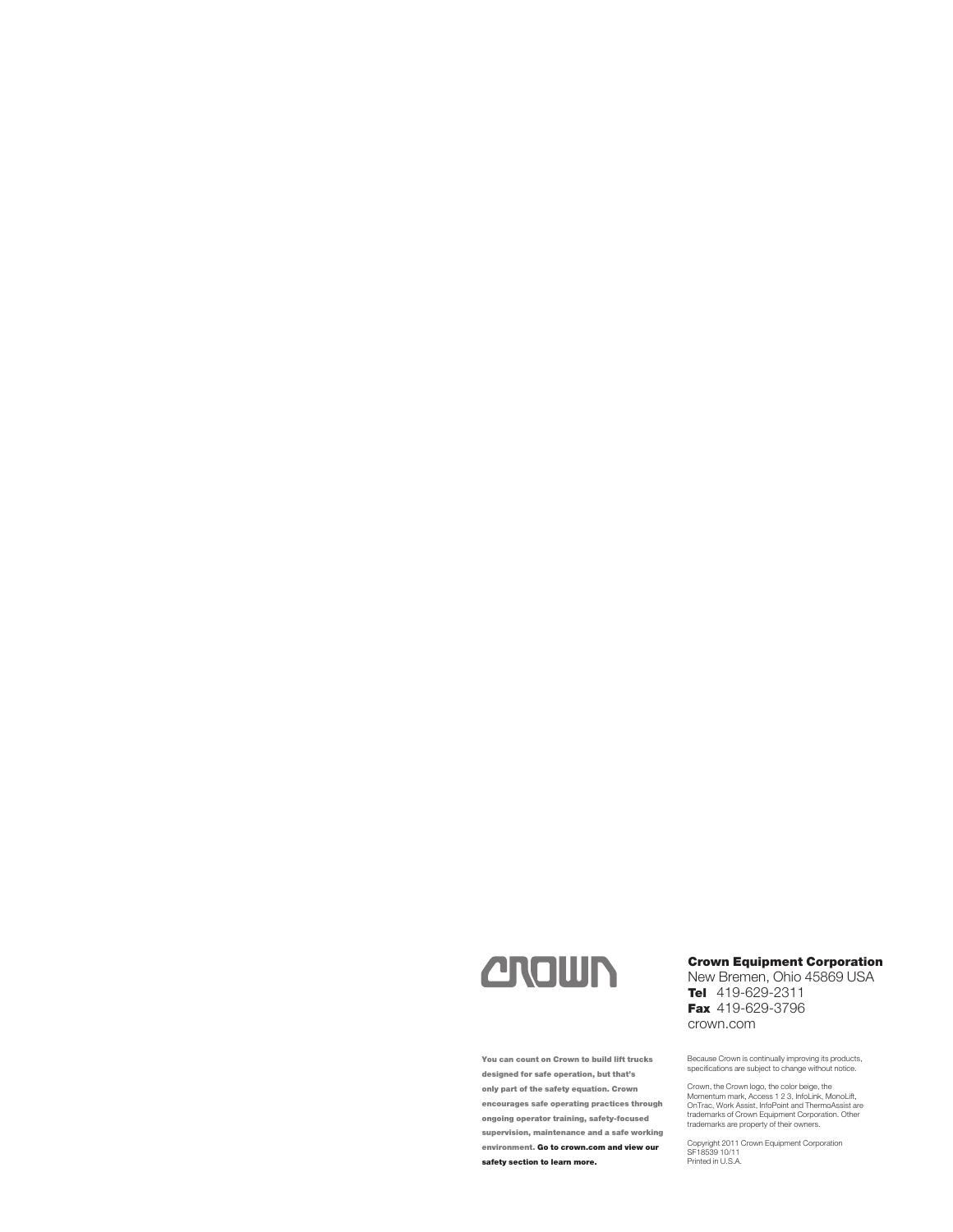# **CROWN**

# RM 6000 **RMD 6000** SERIES

## Profile Sheet

Narrow-Aisle Reach Truck

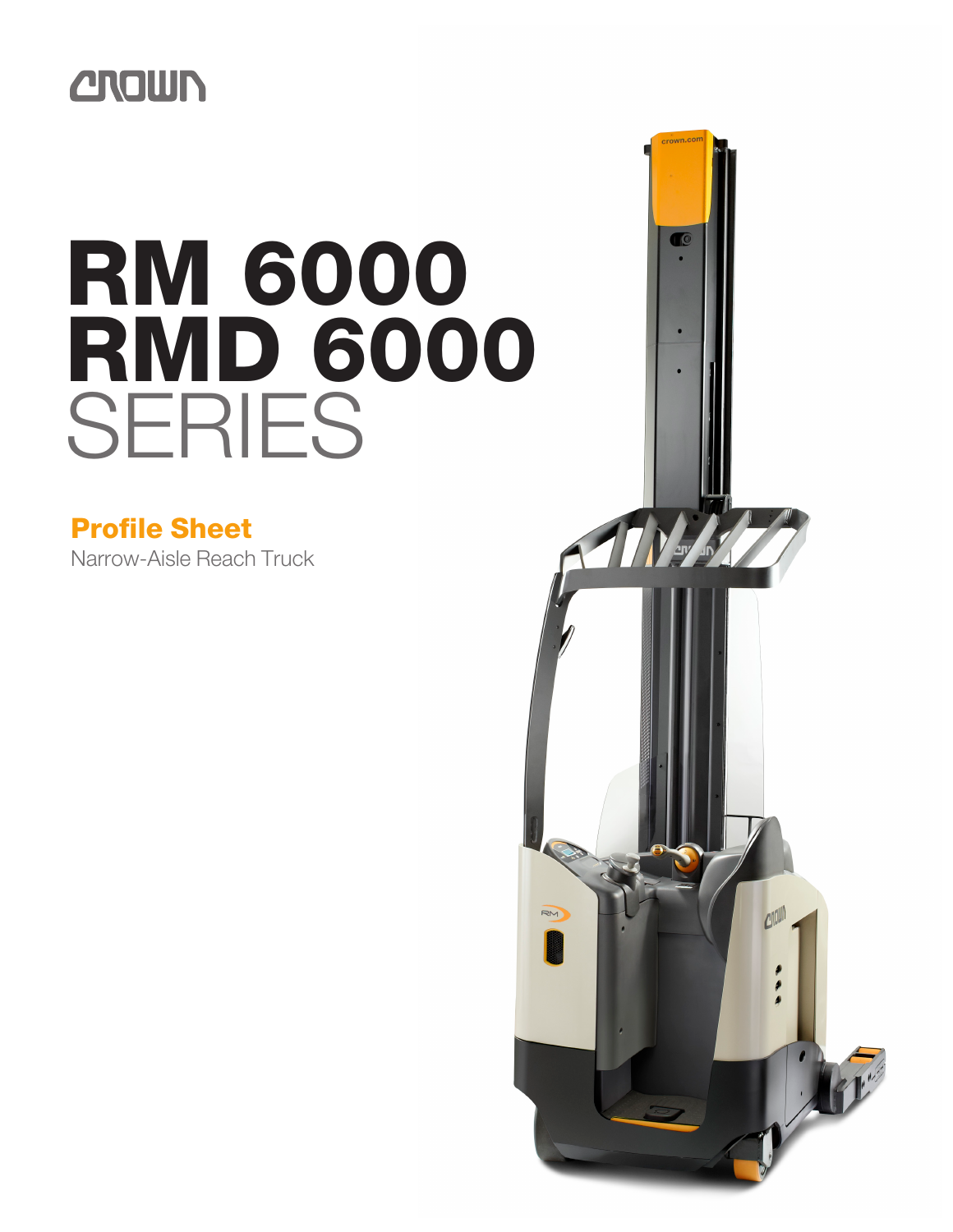## RM 6000 Series

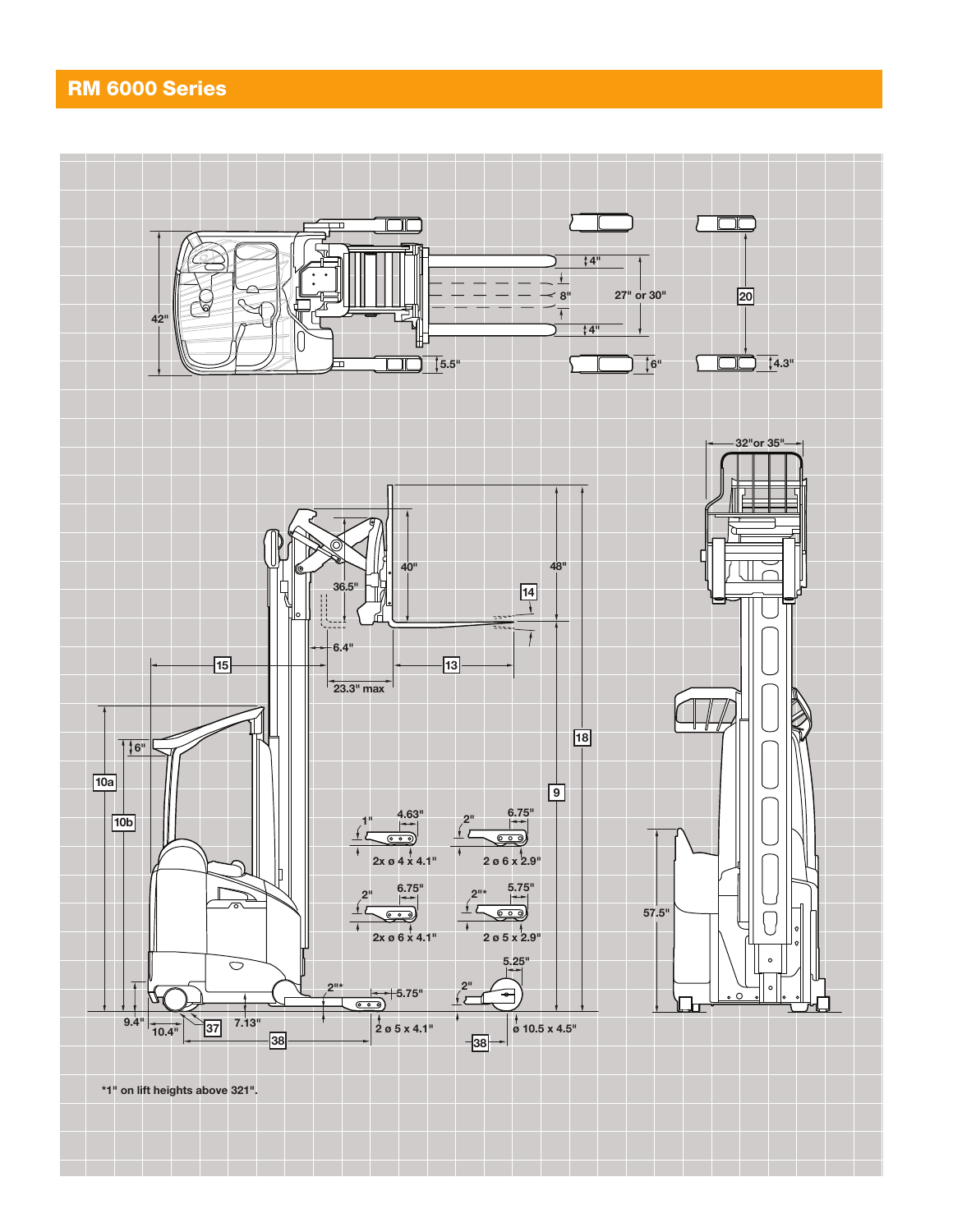### RMD 6000 Series

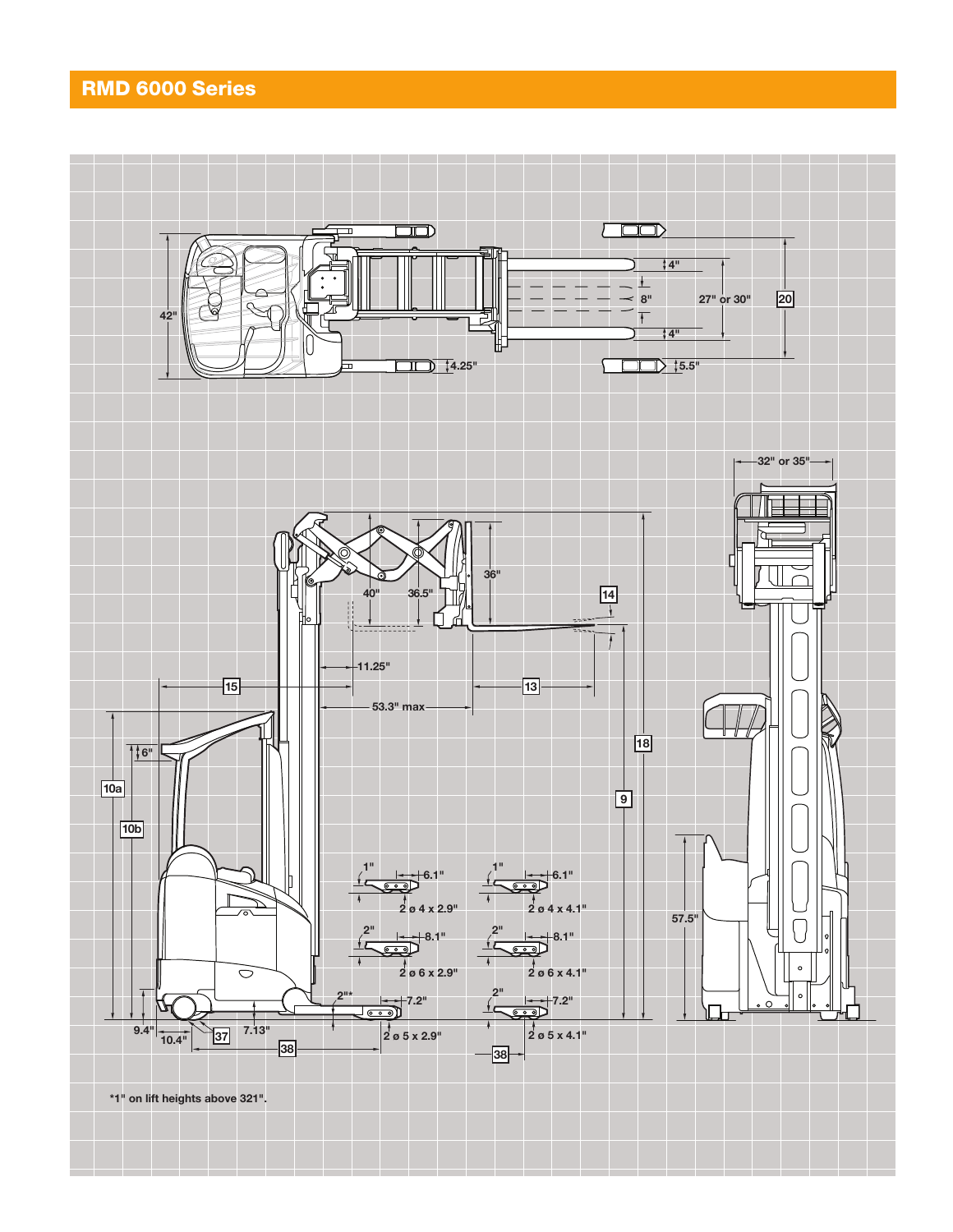### RM/RMD 6000 Series

|                     |    | <b>Manufacturer</b>                                             |                        | <b>Crown Equipment Corporation</b> |                              |                 |  |  |  |  |
|---------------------|----|-----------------------------------------------------------------|------------------------|------------------------------------|------------------------------|-----------------|--|--|--|--|
| General Information |    | <b>Model</b>                                                    |                        |                                    | RM 6025                      | <b>RMD 6025</b> |  |  |  |  |
|                     | 3  | Load Capacity*                                                  | Max                    | lb                                 | 4500                         | 3200            |  |  |  |  |
|                     |    | <b>Load Center</b>                                              | Fork Face to Load CG   | in                                 | 24                           |                 |  |  |  |  |
|                     | 5  | Power                                                           |                        |                                    | 36 Volts                     |                 |  |  |  |  |
|                     | 6  | <b>Operator Type</b>                                            | Reach                  |                                    | Stand                        |                 |  |  |  |  |
|                     |    | <b>Tire Type</b>                                                | Load/Caster/Drive      |                                    | Poly / Poly / Poly           |                 |  |  |  |  |
|                     | 8  | Wheels $(x =$ driven)                                           | Load/Power Unit        |                                    | 4/2(1x)                      |                 |  |  |  |  |
|                     |    | <b>Mast Type</b>                                                | <b>High Visibility</b> |                                    | <b>MM</b>                    |                 |  |  |  |  |
|                     | 9  | <b>Lift Height</b>                                              |                        | in                                 | See Mast Chart Below         |                 |  |  |  |  |
|                     | 10 | <b>Guard Height</b>                                             |                        | in                                 | See Mast Chart Below         |                 |  |  |  |  |
|                     | 13 | <b>Forks</b>                                                    | Standard L x W x T     | in                                 | $36 \times 4 \times 1.75$    |                 |  |  |  |  |
|                     |    |                                                                 | Optional Lengths       | in.                                | 30, 39, 42, 45, 48           |                 |  |  |  |  |
|                     | 14 | Carriage                                                        | Tilt F°/B°             | degree                             |                              | 3/4             |  |  |  |  |
|                     | 15 | Headlength**                                                    | Compartment "C"        | in                                 | 56.00                        | 60.90           |  |  |  |  |
| <b>Dimensions</b>   |    |                                                                 | Compartment "D"        | in                                 | 57.80                        | 62.60           |  |  |  |  |
|                     |    |                                                                 | Compartment "E"        | in                                 | 60.40                        | 65.30           |  |  |  |  |
|                     | 17 | <b>Overall Collapsed Height</b>                                 |                        | in                                 | See Mast Chart Below         |                 |  |  |  |  |
|                     | 18 | <b>Overall Extended Height</b>                                  |                        | in                                 | See Mast Chart Below         |                 |  |  |  |  |
|                     | 20 | <b>Inside Straddle Width</b>                                    | In 1" increments       | in                                 |                              | $34 - 50$       |  |  |  |  |
|                     | 37 | <b>Tires</b>                                                    | Size - Drive/Caster    | in                                 | $13 \times 5.5 / 8 \times 4$ |                 |  |  |  |  |
|                     | 38 | <b>Wheelbase (Standard Wheel)</b>                               | Compartment "C"        | in                                 | 60.51                        |                 |  |  |  |  |
|                     |    |                                                                 | Compartment "D"        | in                                 | 62.28                        |                 |  |  |  |  |
|                     |    |                                                                 | Compartment "E"        | in                                 | 64.88                        |                 |  |  |  |  |
| Chassis             | 39 | <b>Suspension</b>                                               | <b>Drive</b>           |                                    | Articulated                  |                 |  |  |  |  |
|                     |    |                                                                 | Caster                 |                                    | Articulated, Swivel          |                 |  |  |  |  |
|                     | 42 | <b>Brakes</b>                                                   | <b>Drive</b>           |                                    | Elec Release / Mech Applied  |                 |  |  |  |  |
|                     |    |                                                                 | Caster                 |                                    | None                         |                 |  |  |  |  |
|                     |    |                                                                 | Parking                |                                    | Elec Release / Mech Applied  |                 |  |  |  |  |
|                     |    | Contact factory. Capacity may be subject to derating at height. |                        |                                    |                              |                 |  |  |  |  |
|                     |    | Sideshift included.                                             |                        |                                    |                              |                 |  |  |  |  |

\* Contact factory. Capacity may be subject to derating at height.<br>\*\* Sideshift included.

| <b>Mast Chart</b> |     |                            |         |    | TT-RM 6025     |      |      |      |      |      |      |      |      |  |
|-------------------|-----|----------------------------|---------|----|----------------|------|------|------|------|------|------|------|------|--|
|                   | 9   | Lift Height                |         |    | 192"           | 210" | 240" | 270" | 300" | 321" | 341  | 366" | 400" |  |
|                   |     | Free Lift*                 |         |    | 41             | 47   | 59   | 71   | 83   | 92   | 101  | 112  | 124  |  |
|                   | 10a | Guard Height- Top Front    |         |    | 89             | 95   | 107  | 107  | 107  | 107  | 107  | 107  | 107  |  |
|                   | 10b | Guard Height- Top Back     |         |    | 89             | 95   | 95   | 95   | 95   | 95   | 95   | 95   | 95   |  |
| <b>Mast</b>       | 11a | Flat Guard Height-Top      |         |    | 89             | 95   | 95   | 95   | 95   | 95   | 95   | 95   | 95   |  |
|                   | 11b | Post Transition            |         |    | 80             | 86   | 86   | 86   | 86   | 86   | 86   | 86   | 86   |  |
|                   | 17  | Overall Collapsed Height   |         |    | 89             | 95   | 107  | 119  | 131  | 140  | 149  | 160  | 172  |  |
|                   | 18  | Overall Extended Height*   |         |    | 240            | 258  | 288  | 318  | 348  | 369  | 389  | 414  | 448  |  |
|                   |     | Minimum Straddle OD        |         |    | 42             | 42   | 42   | 42   | 42   | 42   | 42   | 45   | 48   |  |
|                   |     | Truck Weight w/o Battery   |         |    | <b>RM 6025</b> |      |      |      |      |      |      |      |      |  |
| Weight            |     |                            | " $C$ " | lb | 6323           | 6442 | 6610 | 6918 | 7179 | 7463 | na   | na   | na   |  |
|                   |     | <b>Battery Compartment</b> | "D"     | lb | 6372           | 6491 | 6658 | 6967 | 7227 | 7512 | 7653 | na   | na   |  |
|                   |     |                            | "F"     | lb | 6411           | 6530 | 6698 | 7007 | 7267 | 7553 | 7692 | 7944 | 8155 |  |

\* With load backrest 48".

Note: Above 321", 6" high load wheel standard.

| <b>Mast Chart</b> |     |                            |     |              | <b>TT-RMD 6025</b> |      |      |      |      |      |      |      |      |  |
|-------------------|-----|----------------------------|-----|--------------|--------------------|------|------|------|------|------|------|------|------|--|
|                   | 9   | Lift Height                |     |              | 192"               | 210" | 240" | 270" | 300" | 321" | 341" | 366" | 400" |  |
|                   |     | Free Lift*                 |     |              | 49                 | 55   | 67   | 79   | 91   | 100  | 109  | 120  | 132  |  |
|                   | 10a | Guard Height-Top Front     |     |              | 89                 | 95   | 107  | 107  | 107  | 107  | 107  | 107  | 107  |  |
|                   | 10b | Guard Height- Top Back     |     |              | 89                 | 95   | 95   | 95   | 95   | 95   | 95   | 95   | 95   |  |
| Mast              | 11a | Flat Guard Height- Top     |     |              | 89                 | 95   | 95   | 95   | 95   | 95   | 95   | 95   | 95   |  |
|                   | 11b | Post Transition            |     |              | 80                 | 86   | 86   | 86   | 86   | 86   | 86   | 86   | 86   |  |
|                   | 17  | Overall Collapsed Height   |     |              | 89                 | 95   | 107  | 119  | 131  | 140  | 149  | 160  | 172  |  |
|                   | 18  | Overall Extended Height*   |     |              | 232                | 250  | 280  | 310  | 340  | 361  | 381  | 406  | 440  |  |
|                   |     | Minimum Straddle OD        |     |              | 42                 | 42   | 42   | 42   | 42   | 42   | 42   | 45   | 48   |  |
|                   |     | Truck Weight w/o Battery   |     |              | <b>RMD 6025</b>    |      |      |      |      |      |      |      |      |  |
| Weight            |     |                            | "C" | $\mathbb{I}$ | 6508               | 6627 | 6795 | 7104 | 7364 | 7650 | na   | na   | na   |  |
|                   |     | <b>Battery Compartment</b> |     | lb           | 6559               | 6678 | 6844 | 7154 | 7412 | 7699 | 7838 | na   | na   |  |
|                   |     |                            | "Е" | lb           | 6599               | 6718 | 6885 | 7194 | 7454 | 7739 | 7878 | 8129 | 8343 |  |

\* To reach carriage with load backrest 36".

Note: Above 321", 6" high load wheel standard.